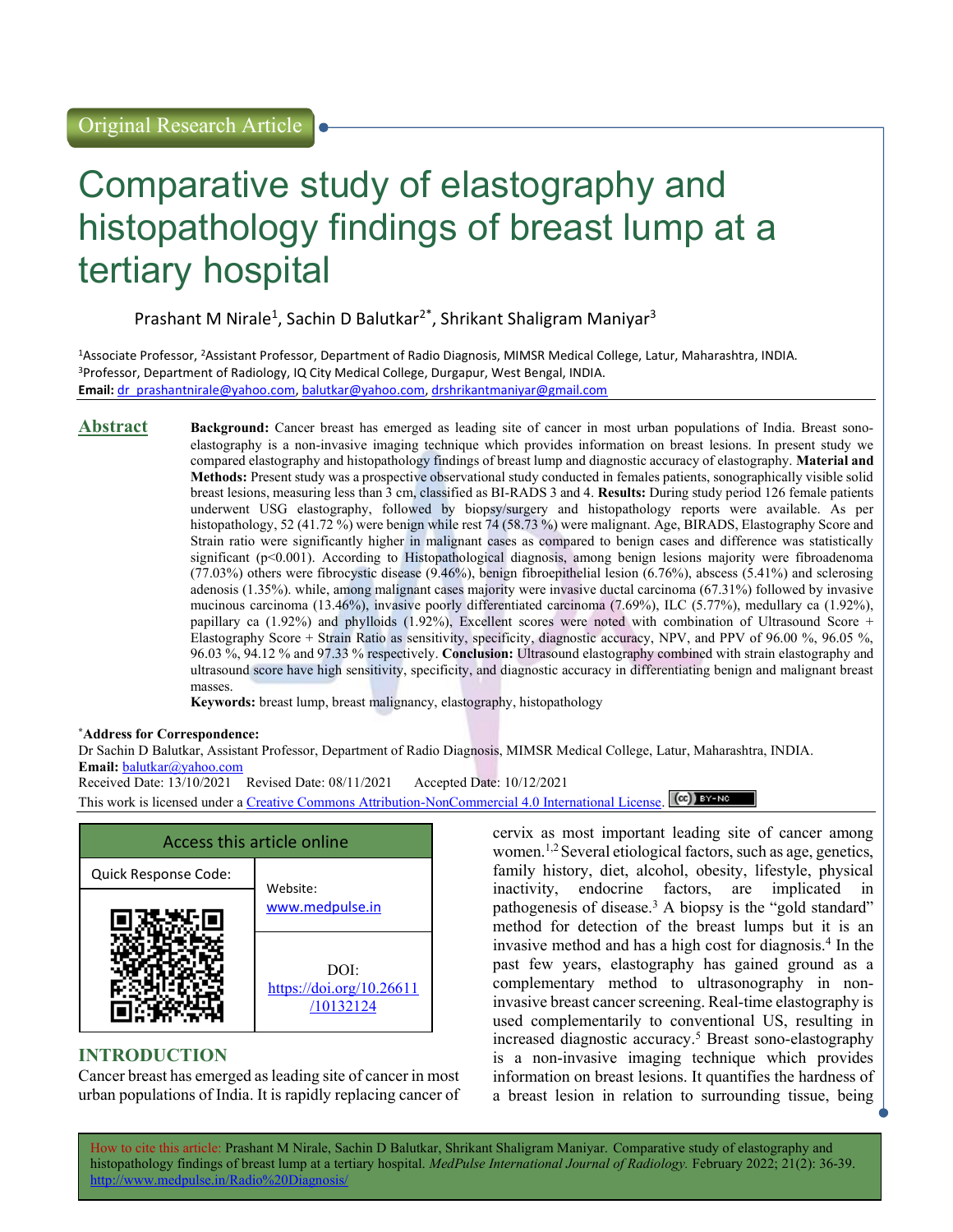useful in differentiating between benign and malignant tissue.<sup>6</sup> Two techniques are now available for clinical use: strain (compression based) and shear wave elastography.<sup>7</sup> The lesions are quantified according to the colour scale in Sonoelastogram. Among various scoring methods, the Tsukuba elasticity score is the most known and commonly used scoring systems in elastography.<sup>8</sup> In present study we compared elastography and histopathology findings of breast lump and diagnostic accuracy of elastography.

### MATERIAL AND METHODS

Present study was a prospective observational study conducted in Department of Radio Diagnosis, MIMSR Medical College, Latur, Maharashtra. Study period was from June 2019 to June 2020 (1 year). Institutional ethical committee approval was taken.

Inclusion criteria: Females patients, sonographically visible solid breast lesions, measuring less than 3 cm, classified as BI‑RADS 3 and 4.

Exclusion criteria: Cystic lesions, solid lesions classified as BIRADS category 2 or 5, Lesions located near the skin surface or the chest wall or Lesions without cytologic/histopathologic diagnosis

A written informed consent was obtained from all participants before being included in the study. Real-time ultrasound followed by SE was performed using a 3–12 MHz linear array transducer on a Samsung RS80A unit (Samsung Medison BLDG., 42 Teheran‑ro 108‑gil, Gangnam‑gu, Seoul 135‑851, South Korea) by one of the two radiologists with 8 and 10 years of experience in breast ultrasounds and training in elastography.

Demographic data, past history, clinical examination findings were noted. The lesions were first assessed by conventional B‑mode ultrasonography using a radial scanning pattern with patients lying in a supine position. Each lesion was assigned a BI‑RADS category using conventional ultrasound features like shape, echotexture, margin, orientation, and posterior acoustic characteristics. It was followed by elastogrphy The Elastography score (ES) was determined on a five‑point Tsukuba classification proposed by Itoh et al.<sup>8</sup>

| Table 1: 5-score system for Elastography images |                                                                                                                |  |
|-------------------------------------------------|----------------------------------------------------------------------------------------------------------------|--|
| <b>Score</b>                                    | <b>Characteristic</b>                                                                                          |  |
| 1                                               | Whole lesion is evenly shaded in green, indicating that the entire lesion is soft with homogeneous strain      |  |
|                                                 | throughout                                                                                                     |  |
| $\mathcal{P}$                                   | Mixed pattern of green and blue suggesting that the greater part of the lesion is soft with a few interspersed |  |
|                                                 | areas of stiffness                                                                                             |  |
| 3                                               | Lesion shows strain at the periphery represented by green shade, with central stiffness represented in blue    |  |
| 4                                               | Lesion shows homogeneous shading in blue indicating that the entire lesion is stiff                            |  |
| 5                                               | entire lesion and surrounding area shows blue shading indicating stiffness in and around the lesion            |  |

Lesions with ES 1–3 were considered benign, and lesions with ES 4 and 5 were suspected to be malignant. Strain ratio (SR) was calculated by placing first the region of interest (ROI) in target lesion and second ROI in lateral subcutaneous fat tissue of similar size and at the same depth as the target lesion. Histopathological results obtained for biopsy or surgical specimen were used as the reference standard for comparison of conventional ultrasound and elastography findings. The sonographic and elastographic parameters for benign and malignant lesions were compared relative to the histopathological diagnosis using the Mann–Whitney U test. The level of significance was set at a P value of 0.05.

#### RESULTS

During study period 126 female patients underwent USG elastography, followed by biopsy/surgery and histopathology reports were available. As per histopathology, 52 (41.72 %) were benign while rest 74 (58.73 %) were malignant. Age, BIRADS, Elastography Score and Strain ratio were significantly higher in malignant cases as compared to benign cases and difference was statistically significant  $(p<0.001)$ .

Table 1: Mean values of variables with respect to histopathological diagnosis

| <b>Variants</b>     | <b>Benign</b>     | <b>Malignant</b>  | р       |
|---------------------|-------------------|-------------------|---------|
| Age                 | $39.97 \pm 10.81$ | $55.87 \pm 14.69$ | < 0.001 |
| <b>BIRADS</b>       | $3.37 \pm 0.49$   | $4.65 \pm 0.66$   | < 0.001 |
| Elastography Score  | $2.42 \pm 0.62$   | $4.67 \pm 0.62$   | < 0.001 |
| <b>Strain Ratio</b> | $1.82 \pm 0.85$   | $4.67 \pm 1.31$   | < 0.001 |

 According to Histopathological diagnosis, among benign lesions majority were fibroadenoma (77.03%) others were fibrocystic disease (9.46%), benign fibroepithelial lesion (6.76%), abscess (5.41%) and sclerosing adenosis (1.35%). while, among malignant cases majority were invasive ductal carcinoma (67.31%) followed by invasive mucinous carcinoma (13.46%), invasive poorly differentiated carcinoma (7.69%), ILC (5.77%), medullary ca (1.92%), papillary ca (1.92%) and phylloids (1.92%),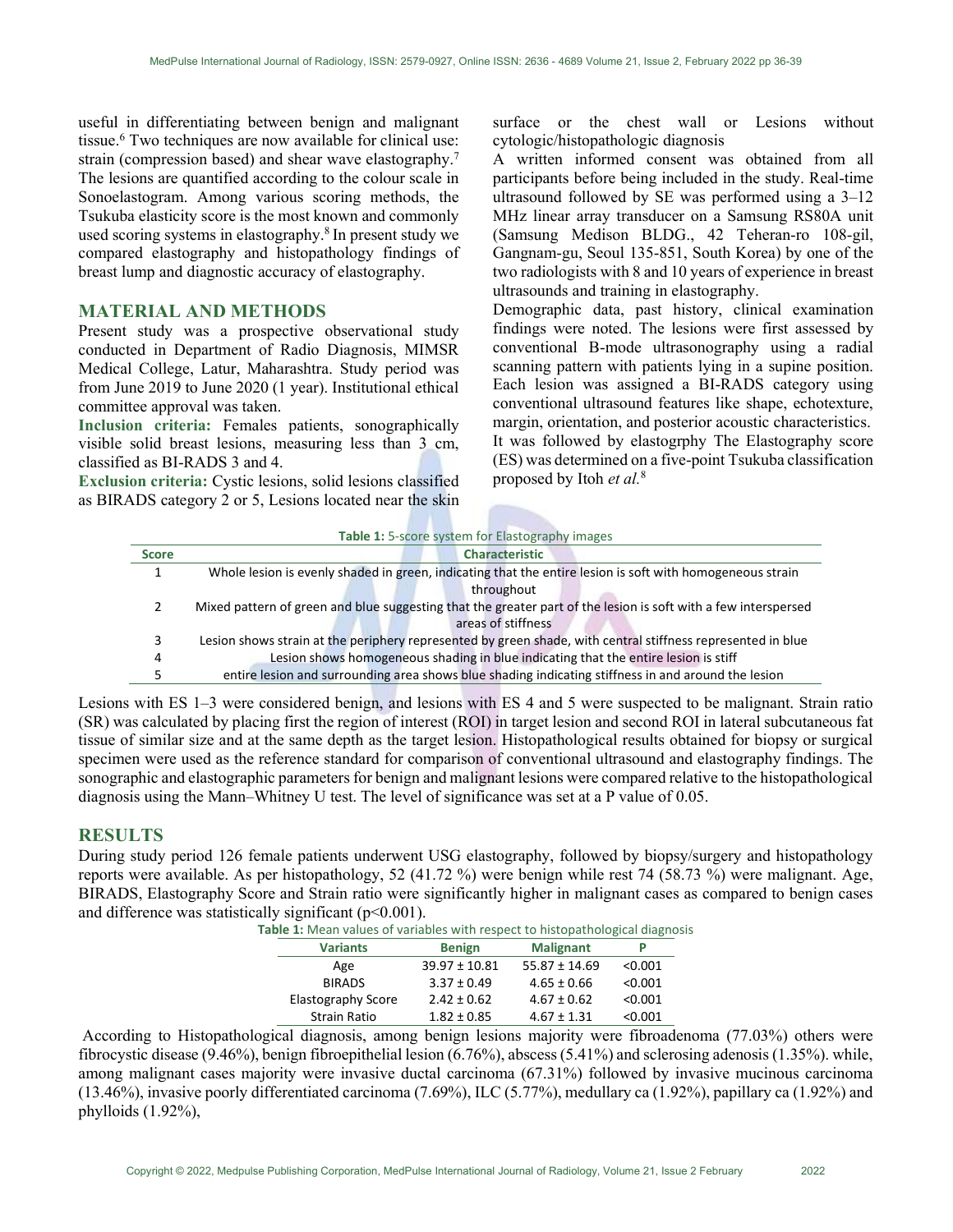| <b>Table 3.</b> Histopathological diagnosis amongst manghant and benign resions |                        |                |  |
|---------------------------------------------------------------------------------|------------------------|----------------|--|
| <b>HPE RESULTS</b>                                                              | <b>Number Of Cases</b> | Percentage (%) |  |
| Benign $(n=74)$                                                                 |                        |                |  |
| Fibroadenoma                                                                    | 57                     | 77.03%         |  |
| Fibrocystic disease                                                             | 7                      | 9.46%          |  |
| Benign fibroepithelial lesion                                                   | 5                      | 6.76%          |  |
| Abscess (ABS)                                                                   | 4                      | 5.41%          |  |
| Sclerosing adenosis                                                             | 1                      | 1.35%          |  |
| Malignant (n=52)                                                                |                        |                |  |
| Invasive ductal carcinoma                                                       | 35                     | 67.31%         |  |
| Invasive mucinous carcinoma                                                     | 7                      | 13.46%         |  |
| Invasive poorly differentiated carcinoma                                        | 4                      | 7.69%          |  |
| ILC                                                                             | 3                      | 5.77%          |  |
| Medullary Ca                                                                    | 1                      | 1.92%          |  |
| Papillary Ca                                                                    | $\mathbf{1}$           | 1.92%          |  |
| Phylloids                                                                       |                        | 1.92%          |  |

| <b>Table 3:</b> Histopathological diagnosis amongst malignant and benign lesions |  |  |
|----------------------------------------------------------------------------------|--|--|
|                                                                                  |  |  |

We compared sensitivity, specificity, diagnostic accuracy, NPV, and PPV for elastography score, strain ratio, ultrasound score, combined elastography score and strain ratio, and combined scores, though scores were good but excellent scores were noted with combination of Ultrasound Score + Elastography Score + Strain Ratio as sensitivity, specificity, diagnostic accuracy, NPV, and PPV of 96.00 %, 96.05 %, 96.03 %, 94.12 % and 97.33 % respectively. Table 4: Comparison of sensitivity, specificity, diagnostic accuracy, NPV, and PPV for elastography score, strain ratio, ultrasound score,

combined elastography score and strain ratio, and combined scores

| <b>Parameter</b>              | Elastography | <b>Strain</b> | <b>Ultrasound</b> | Elastography   | Ultrasound Score +          |
|-------------------------------|--------------|---------------|-------------------|----------------|-----------------------------|
|                               | <b>Score</b> | <b>Ratio</b>  | <b>Score</b>      | Score + Strain | <b>Elastography Score +</b> |
|                               |              |               |                   | <b>Ratio</b>   | <b>Strain Ratio</b>         |
| Sensitivity (%)               | 83.72        | 86.05         | 88.64             | 93.88          | 96.00                       |
| Specificity (%)               | 92.77        | 93.98         | 92.68             | 94.81          | 96.05                       |
| Positive Predictive Value (%) | 85.71        | 88.10         | 86.67             | 92.00          | 94.12                       |
| Negative Predictive Value (%) | 91.67        | 92.86         | 93.83             | 96.05          | 97.33                       |
| Accuracy (%)                  | 89.68        | 91.27         | 91.27             | 94.44          | 96.03                       |

## DISCUSSION

Sonoelastography is an advanced sonographic technique being used in the assessment of suspicious breast masses in complement with the conventional B-mode Ultrasonogram. Sonoelastography quantifies elasticity of the tissues by means of pressure exerted on them. In studies by Thomas A *et al.*,<sup>9</sup> and Lee JH *et al.*,<sup>10</sup> the sensitivity of sonoelastography were ranging from 67% to 83% and specificity from 86.7% to 90%. Studies by suggested that addition of elastographic findings to conventional B mode USG can improve the sensitivity and specificity. In study by ElSaid NAet al.,<sup>11</sup> on sonoelastogram vs dynamic MR Mammogram on BIRADS III and above categories lesions had sensitivity of 84% for Sonoelastography and 88 % for MR Mammogram. The study had specificity of 84% for Sonoelastography and 80 % for MR Mammogram. Combined use of ultrasound features and elastography parameters (ES and SR) yielded better results than individual parameters in each category in agreement with some of the previous studies.<sup>12,13</sup> In study by Kumar AMS et al.,<sup>14</sup> out of 90 patients, 46 lesions were benign and 44 were malignant. The sensitivity, specificity and diagnostic accuracy of B-mode USG was calculated to be 71.74%, 90.91% and 81.11% and that for elastography was 95.65%,

68.18% and 82.22% respectively. They concluded that, elastography may complement conventional B-mode USG to improve the diagnostic performance. Similar findings were noted in present study. Sinha R et al.,<sup>15</sup> studied 120 breast lump patients, sensitivity of 97.0% and specificity of 86.7% was observed when a cut off value of 3 was used for elasticity score. A specificity of 95.5% and a sensitivity of 93.3% was observed when a cut off of 3.8 was used for strain ratio (SR). In all cases, the extent of the pathology, the local or contiguous spread and vascular involvement, predicted by ultrasound elastography examination corroborated well with the cytological findings. Jishan.Ahmed<sup>16</sup> studied 106 patients, 74(70.48%) benign and 31(29.52%) malignant lesions were found on HPE. Sensitivity, specificity, positive and negative predictive values of USE and FNAC in diagnosing malignant breast lump were 88%, 98.57%, 95.65%, 95.79% and 89.28%, 100%, 100%, 96.05% respectively. Similar findings were noted in present study. Among diagnostic modalities, ultrasound elastography method is a superior method for the detection of breast cancer. Compared to biopsies, ultrasound elastography had 0.9907 and contrast ultrasound had  $0.9$  sensitivities.<sup>17,18</sup> Elastography improved the AUC value of breast cancer ultrasound